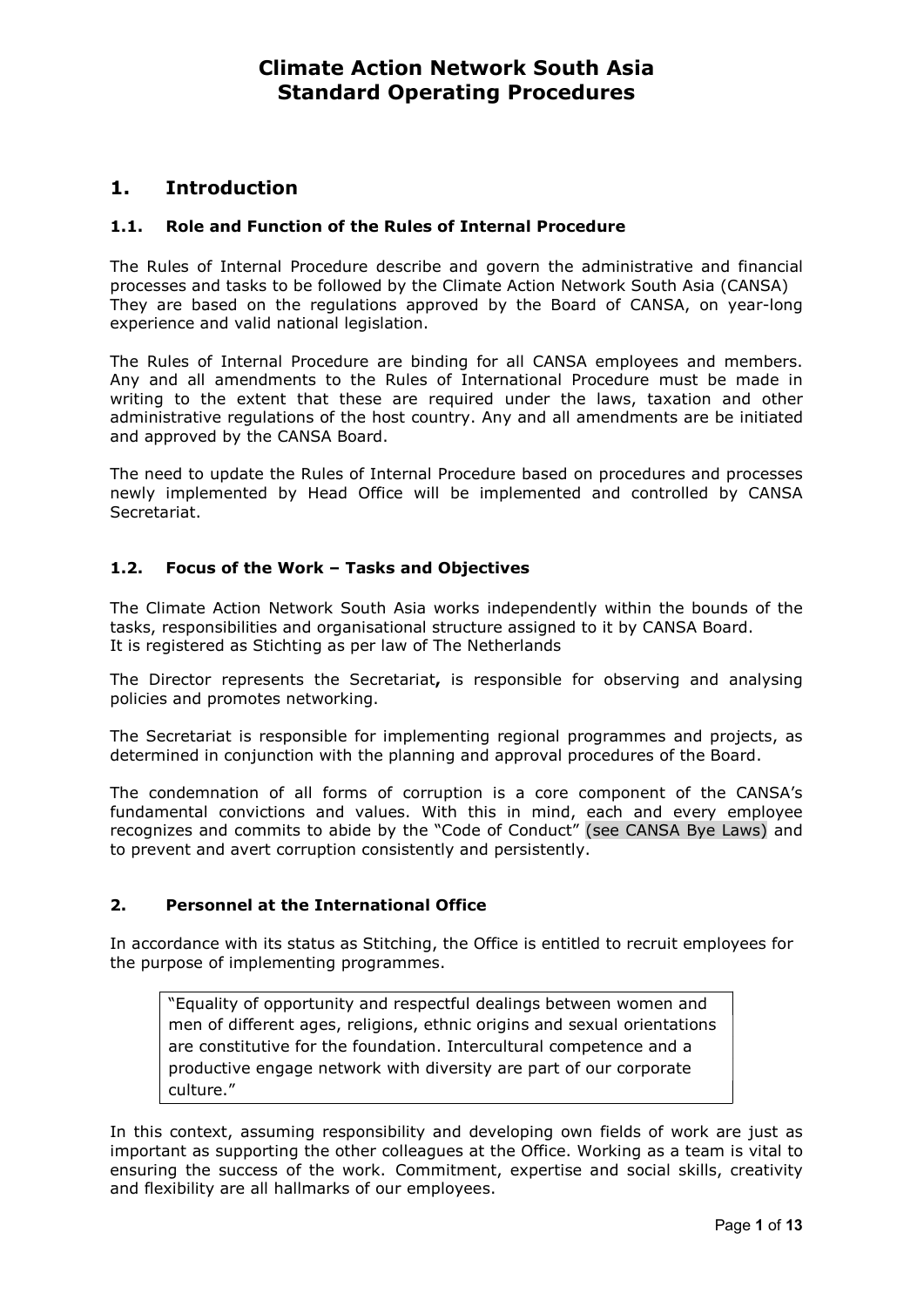## 2.1. Recruitment Procedure

If a vacancy needs to be filled at the Secretariat, the requirements and responsibilities relating to the vacancy are to be specified based on the qualifications profiles and the job description and advertised in public (e.g. website, and mailing lists).

The Office Director is responsible for conducting the application process, who is equally vested with responsibility for determining the extent to which Board Members need to be included in the application process.

## 2.2. Employment Contracts

A written honorarium contract outlining the parties' rights and duties is to be concluded with each consultant for Secretariat. The level of honorarium must not exceed the usual reasonable rates paid locally in return for the work/services provided.

The honorarium is to be agreed upon in local currency and form an integral part of the contract.

The standard contract issued by the CANSA is to be used as the basis for all consultant contracts and be adapted to accommodate the laws and regulations valid in the respective country.

The contract is to be concluded with two copies – one copy to remain with the Secretariat and one to be handed over to the Consultant.

## 2.3. Salary Payments

The agreed salary is to be transferred to the employee's bank account monthly only. In justified exceptions, the need to provide evidence of a bank account may be waived and in such instances, the salary is to be paid by means of a crossed cheque or online transfer.

## 2.4. Working Times and Office Hours

A full-time position entails working 184 hours in a month. Since the individuals are stationed in their home country, all employees are bound to be in the Office between 9:30 and 17:30 in case of a member organisation providing an institutional support. Else we trust employees to dedicate the required numbers of hours and would be monitored as per the responsibilities and related deliverables. Also the annual evaluation of an employee will be based on deliverables and responsibilities taken. The Office Director and staff may also agree that work may be carried out from home.

**Timekeeping:** All employees are to record their working time. The timesheets are to be sent and/or submitted to the Office Director and/or the Director's direct report by no later than the third working day of the following month. The Office Director and/or the Director's direct report is obliged to hold the working times recorded by each employee in confidence and to keep the timesheets in a safe place.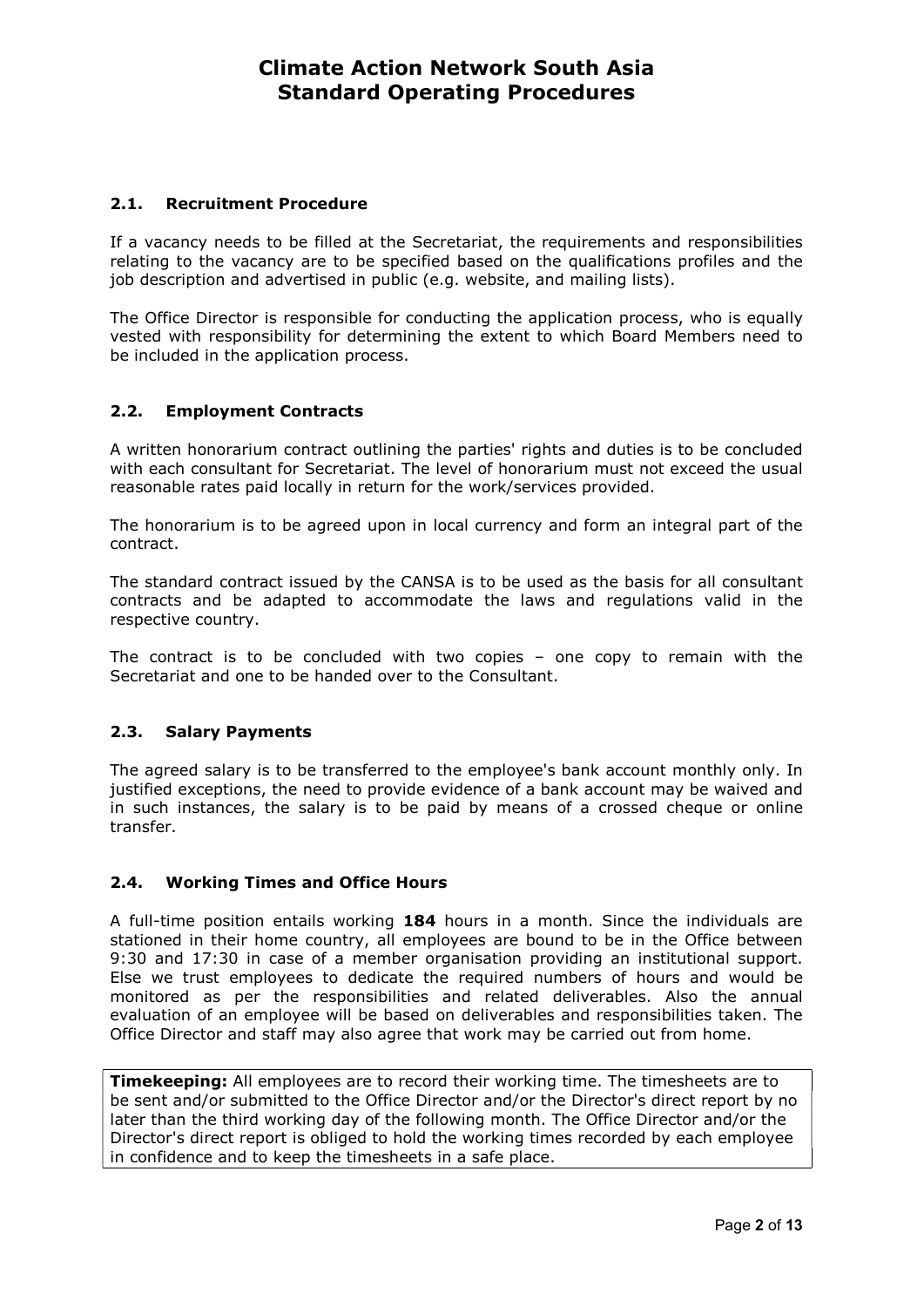## 2.5. Vacation, Sickness and Overtime Regulations, etc.

## 2.5.1. Vacation

Annual vacation entitlements are addressed in the employment contract. Applications for vacations can be submitted through email communication to the Office Director for approval. Vacation days not taken in one year will not be carried over to the next year.

Applications for unpaid vacation and special holidays may be filed in writing to office Director for approval.

## 2.5.2. Sickness

In the event of sickness, the employee is obliged to contact the Office on the first day of sickness by reporting to her/his direct superior. An employee may only report sick in writing or by e-mail.

## 2.6. Personnel Files

A separate personnel file is to be kept on each employee. The file contains the application documents, employment contract and, where applicable, any amendments made to the contract, all vacation applications, all reported sick days/sick notes, documentation on appraisals as well as all other written documents pertaining to the contractual relationship. The personnel file is to be kept confidential and locked away in a safe place. The Office Director will have access to the personnel file.

### 2.7. Staff Appraisals

The Office Director is obliged to conduct an appraisal with each team member at least once a year.

Work outcomes, work performance, working conditions, working with others and job satisfaction should all form part of the appraisal, as should target agreements for the coming period and the employee's personal development. The outcomes of the appraisal are to be documented in writing and signed by both parties. The appraisals are to be conducted on the basis of the guidelines on appraisals

### 2.8. Confidentiality

Employees of the Office are obliged to hold in confidence all information that they become aware of in the course of their employment, including any information pertaining to the CANSA, project funding and implementation, financial procedures and financial management, etc. This duty to observe confidentiality will remain in force after the contractual relationship has ended.

### 2.9. Internships at CANSA

CANSA may offer internships of no less than 3 and no more than 6 months' duration. Interns are learners and, as such, are to be mentored by the coordinator who inquired after the internship.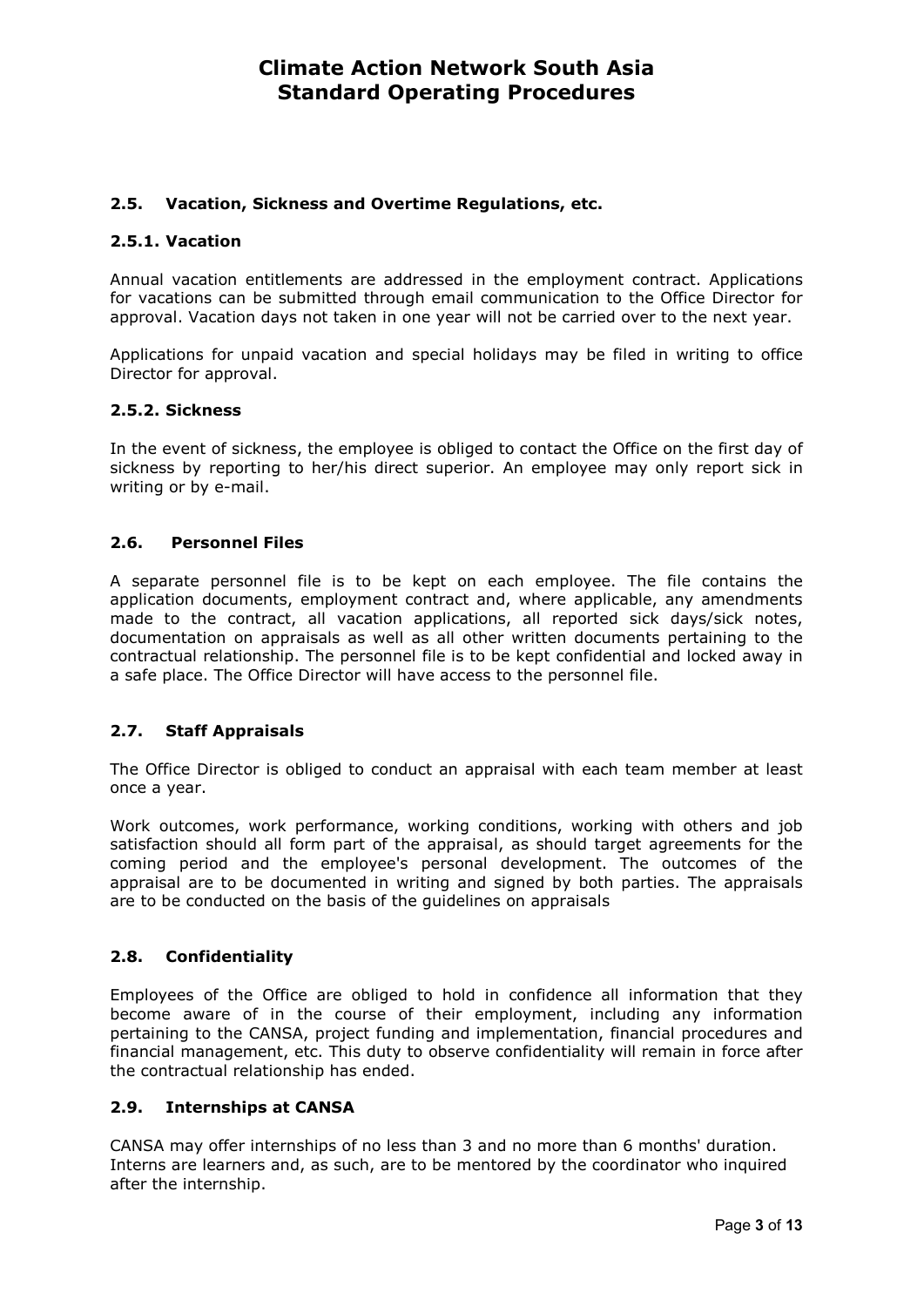Interns must apply in writing. They are selected by the Office Director in consultation with the mentoring coordinator.

An internship agreement is to be concluded with all interns.

## 3. Internal Communication

### 3.1. Team Meetings

Team meetings are held at regular intervals preferably one meeting in two weeks. The Staff with documentation responsibility in consultation with the Office Director are responsible for preparing the meetings.

Every team member may contribute agenda items and is obliged to take part in the team meetings.

In the event that a team member is unable to attend a team meeting, the member in question is to inform the Director by e-mail or telephone.

### 3.2. Public Relations

Public relations work must always be coordinated and agreed upon with the Director. The Director must be notified immediately whenever inquiries are received which relate to the public presentation of the network in media or interviews.

### 3.3. Address Management

All addresses of importance to the Network's work are to be compiled in a common address database. The responsible person for managing and updating the database is Staff Member responsible for Communication and Advocacy

All employees are obliged to add new contacts to the system or to notify the responsible employee without delay.

#### 3.4. Website and Social Media

The website of the Climate Action Network South Asia (www.cansouthasia.net) and Social Media are updated on an ongoing basis by all employees authorized by the Director and by the Director in person by forwarding information, documents, audiovisual materials pertaining to old and new activities, publications, visitor programmes, etc. to a person in charge of managing and updating the website.

#### 4. Programme Oversight

The CANSA Secretariat is responsible for the overall implementation of the programme in the country and the region. The Office is also vested with responsibility for adapting the programme to the political framework conditions and developments in the country/region.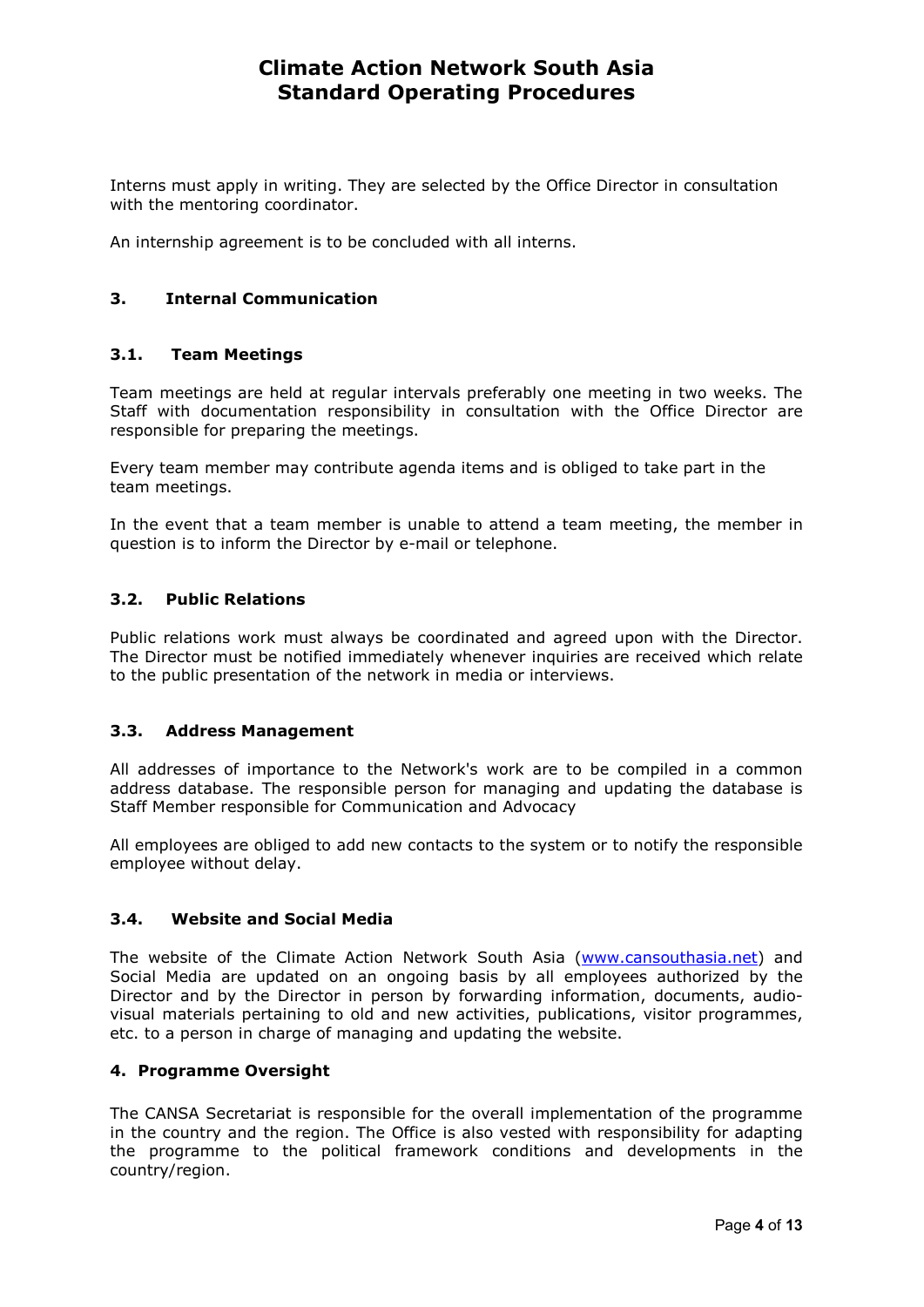The Programme Coordinators, in consultation with the Director, are in charge of implementing their programme segments. They are responsible for ensuring that the regulations of the CANSA and the donor are observed and abided by when implementing the projects, measures and activities within their components.

The Financial Coordinator is responsible for managing the budget and finances for the overall programme, incl. the Office infrastructure component. She/He also oversees compliance with the budget plan and the individual budgets, the correct and accurate use of funds and the submission of records for both cooperation projects and activities initiated by the Network.

## 4.1. Activities Initiated by the International Office

The planning of activities initiated by the Office is the joint responsibility of the Director and the Programme Coordinator. Such scheduled activities are recorded in the Project Overview.

### 4.2. Project Overview

The Project Overview serves to manage the programmes and projects. All projects, measures and activities that are to be conducted are recorded in the Project Overview. The Project Overview will be updated on an ongoing basis by Director.

### 5. Contracts and Agreements

### All contracts are to be signed by the Director after the responsible Programme Coordinator has validated the factual accuracy of the contract.

Any amendments that need to be made to these contracts must be substantiated and marked accordingly.

All signed contracts need to filed adequately by Director for future reference.

### 5.1 Cooperation Agreements

Cooperation agreements are concluded with project partners. The Cost and Financing Plan, Financing Guidelines and Reporting Guidelines,

## 5.1.1. Rental, Leasing and Maintenance Agreements

Rental, leasing and maintenance agreements are prepared by the Financial Coordinator and submitted to the Director for her/him to sign and execute.

### 5.2. Contracts for Work and Services and Other Items (travel operators, etc.)

Contracts for services and other items are prepared by the Financial Coordinator and submitted to the Director for her/him to sign and execute.

The following applies in the case of: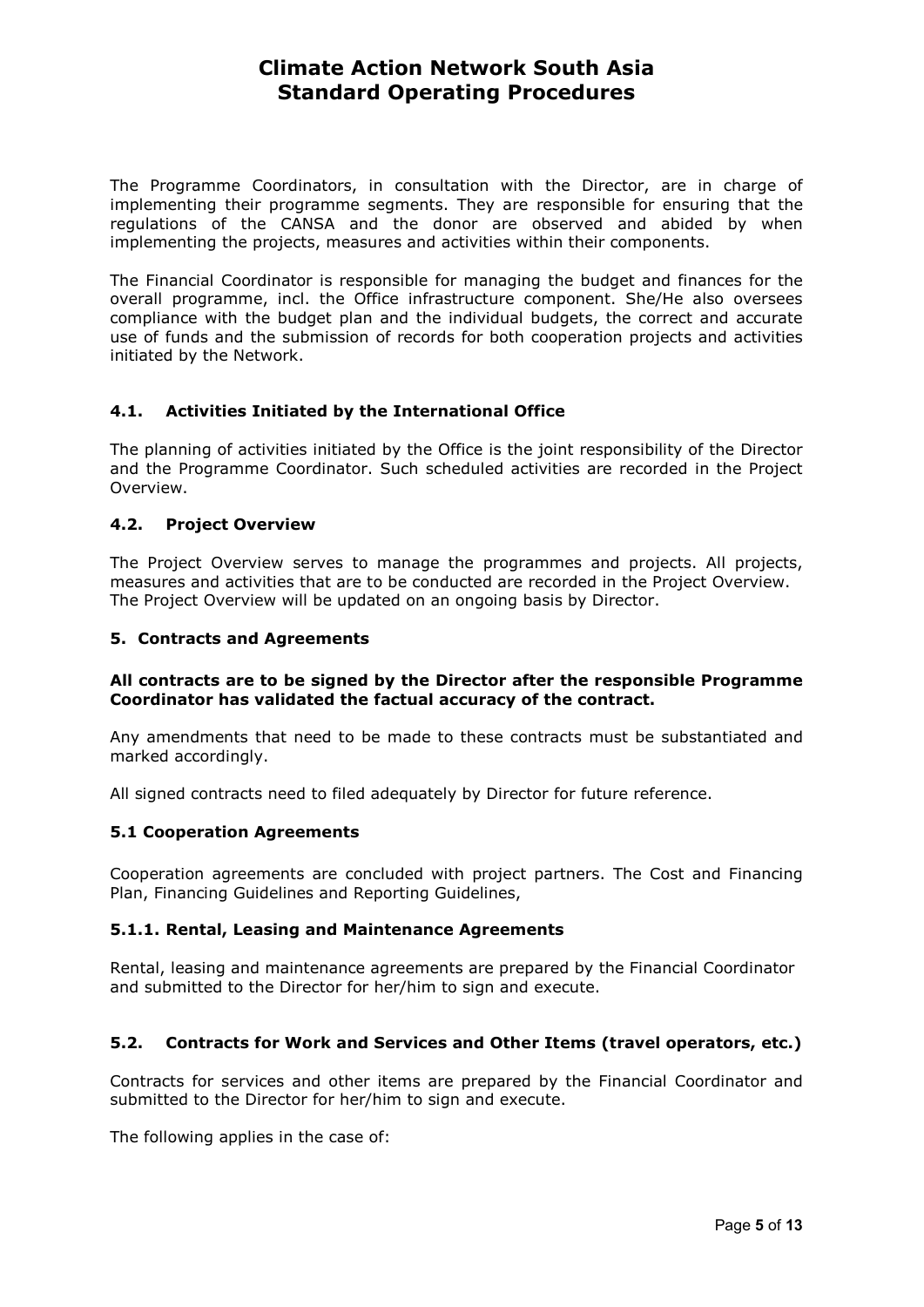- The procedure for awarding contracts must be observed, i.e. at least three comparable offers must be obtained, evaluated and used as the basis for awarding the job or contract.
- In case of no internal capacity of managing the logistics like Travel support, etc… for organising events or participate in the meetings, CANSA can enter in an agreement on long terms basis based on offer that makes the programme implementation effective

## 5.3 Acquisitions and Contracts for Services; Procurement and Documentation of Quotations

Quotations must be obtained for all acquisitions and contracts for services. For acquisitions with a value of between 400.00 EURO and 7,500.00 EURO, at least three verbally obtained quotations must be recorded in writing. For acquisitions exceeding 7,500.00 EURO, at least three written quotations must be obtained from the venders.

Verbal and written quotations must in all cases contain at least the following details:

- Name and address of the potential supplier; if possible with telephone number
- Date of quotation
- Content (subject matter) of quotation
- Price and price calculation

Quotations shall form a part of the final statement of accounts and must accompany it.

Suppliers from the project country or region should be given priority.

Preference should be given to the least expensive supplier. Exceptions to this principle require justification (e.g. quality differences, spare parts, maintenance, service etc.).

## 6. Reports

### 6.1.1. Narrative Reports

Reports are drafted regularly based on contractual obligations with donors. The reports are submitted within the given deadline and the records are also maintained internally.

### 6.1.2. Financial Reporting

Reports are drafted regularly based on contractual obligations with donors. The reports are submitted within the given deadline and the records are also maintained internally. Based on the budget planning, the Financial Coordinator is to compile a targetperformance comparison of the current income and expenses at least once every three months (quarterly financial report). This report will be submitted to the Director for her/his attention and for her/him to sign, and it is also forwarded to Board. A copy of the documents is kept with the financial files.

Any amendments or adjustments to the budget are to be performed at the instigation and instruction of the Office Director as authorised by CANSA Board. If major amendments are made to the financial plan, the Director will coordinate with Board or Board appointed empowered group.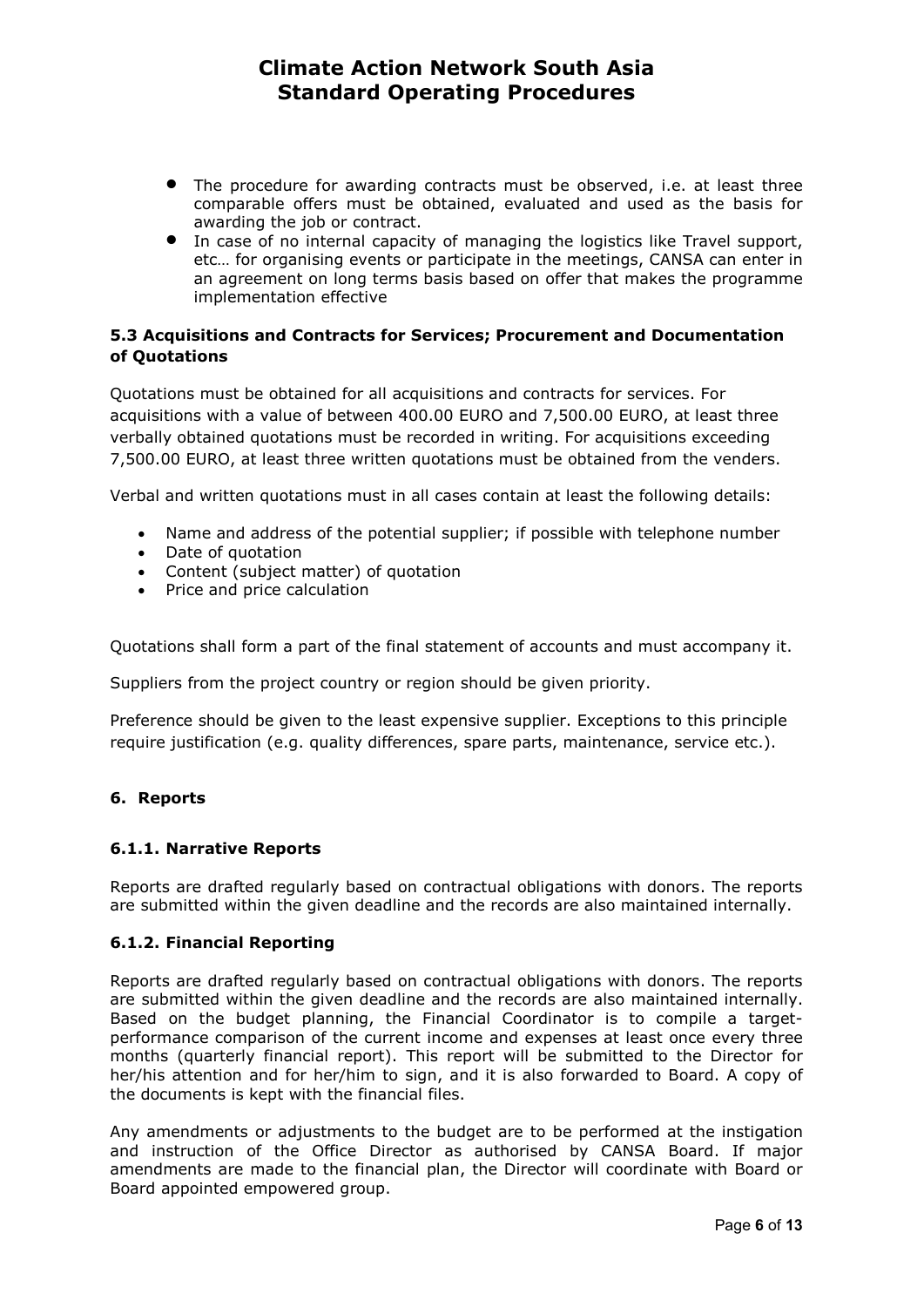## Accounting Policies and internal control systems of Stitching Climate Action Network South Asia (CANSA)

- i) Vouchers:-
	- To check and sign on all vouchers by the project coordinator, approved by Director and if Director is also acting as Coordinator, his signatures should suffice.
	- Narration of the vouchers should be self -explicit.
	- In case of payment made online, reference number should be mentioned on the vouchers and should be also highlighted on printed bank statement.
	- Each voucher should be signed by the receiver.
- ii) Supporting vouchers of documents for Travel:-
	- 1. Requisite format of CANSA to be filled.
	- 2. Invoice of Hotel (if payment made by participant)/Invoice of Agent booking the Hotel or providing logistic support.
	- 3. Taxi bills for reimbursement. If not available actual figures to be filled in format of CANSA( only in exceptional cases)
	- 4. Food bills not required if Per Diem paid to the staff or participants.
	- 5. Proof of payment/Receivers sign if paid by person other than the participant/staff.
	- 6. Tickets invoice.
	- 7. In case of CANSA events some additional points to be considered:
		- a) To and Fro Boarding passes to be attached.(In case of Boarding passes not available or Single way Boarding pass available, the program coordinator will write a letter stating the discrepancy, and that will be sufficient)
		- b) Attendance sheet should be attached.
- iii) Supporting vouchers for telephone bills:-
	- 1. Telephone Bill
	- 2. Proof of payment (If not available, payment will be made as an advance and will be cleared in next month's bill which shows its payment)
- iv) Supporting Vouchers for Honorarium/Salary/Fees
	- 1. Contract copy for the period of service
	- 2. Invoice is required if contract in point no. 1 is not available.
	- 3. Copy of PAN card.
	- 4. All the staff based outside The Netherland will hired as consultant and gross honorarium will be paid every month as per the Service Contract. CANSA will not be responsible for payment or deducting any tax in the country an individual is based.
- v) General guidelines for all above:-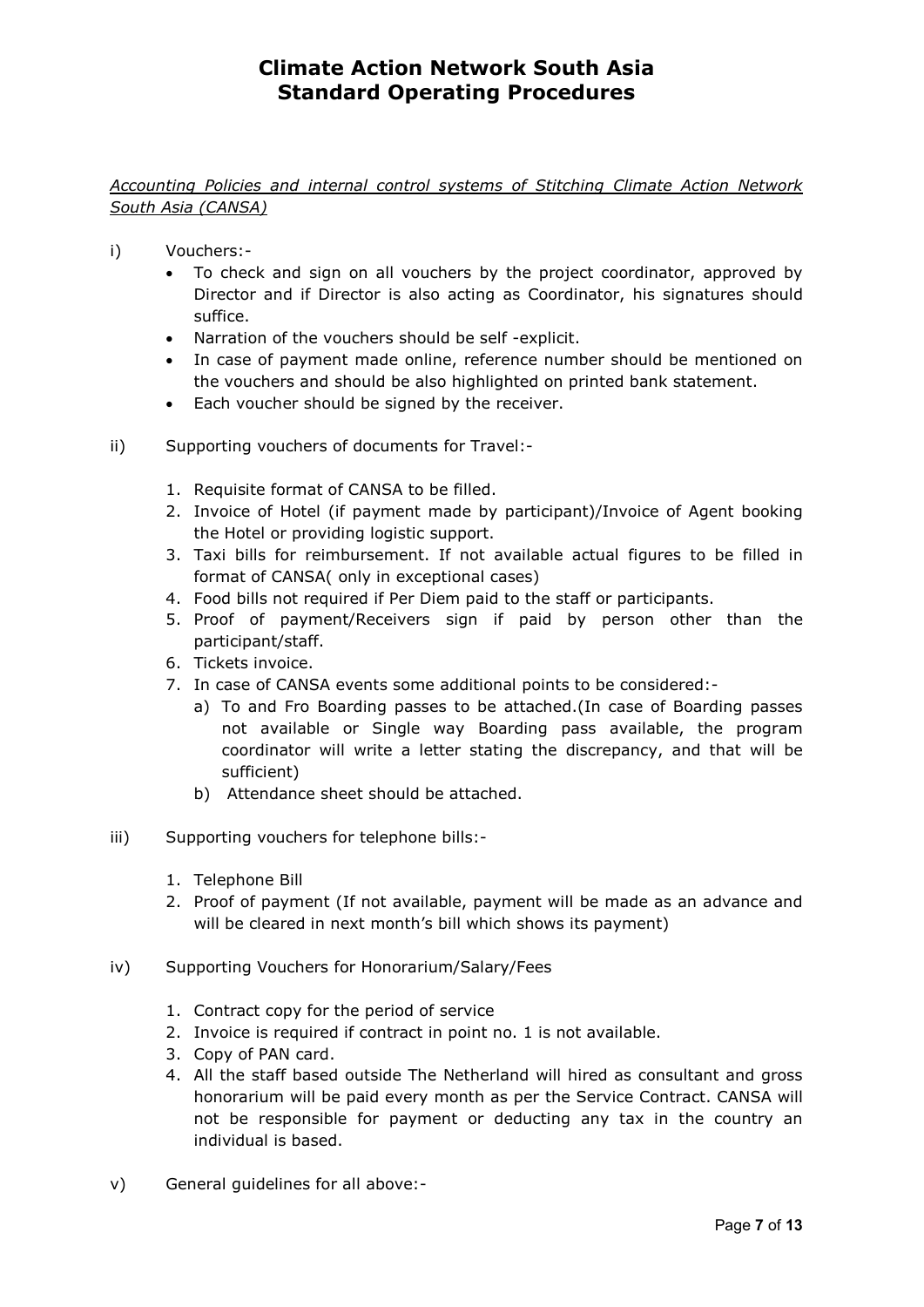- 1. Payment receipts of all payments should be sent to us within 2 weeks of receipt of payment.
- 2. Local conveyance/Food expenses/any other expense is to be attached with CANSA reimbursement format and it should be clearly stated why such expenses have been incurred. In case of meetings etc list of people attending should be attached.
- vi) General guidelines to be followed by the partner organization:-
	- 1. Month end financial summary is to be provided by the partner organization.
	- 2. Salary/honorarium will be treated separately from reimbursements. Any advance outstanding due to non receipt of invoices will not stop the payment for salary/honorarium for any month.

### 6.2. Documentation of Expenditure

Records must be produced evidencing that the funds have been used in the course of implementing the project.

The documentation of expenditure for the Office is recorded in the annual financial statements and the audit.

#### 6.2.1. Annual Financial Statements

The asset register and financial report of the Office is to be compiled by 31.12. of each year. The financial report covers all income and expenses incl. the settlements of account

### 6.2.2. Audits

In keeping with The Netherland regulations, the financial report forms the basis for the annual audit.

### 6.3. Audits Conducted by Donors

Donors are entitled to audit the use of funds. These audits take place at at regular intervals (annually). The records submitted by the Office during the funding period form the basis for the audit. The Office is obliged to ensure access to the files and documents during the audit.

The donors or organizations / authorities commissioned by them are also entitled to perform a "local" audit. Notification of a pending audit will be sent to office.

#### 7. Finances and Administration

Funds that the Office receives from various sources may only be used to cover expenses required to implement the respective programme. The budget for a quarter is approved by the board at the beginning of the quarter. In Case of variations of expenditure Refer Point No. 7.6.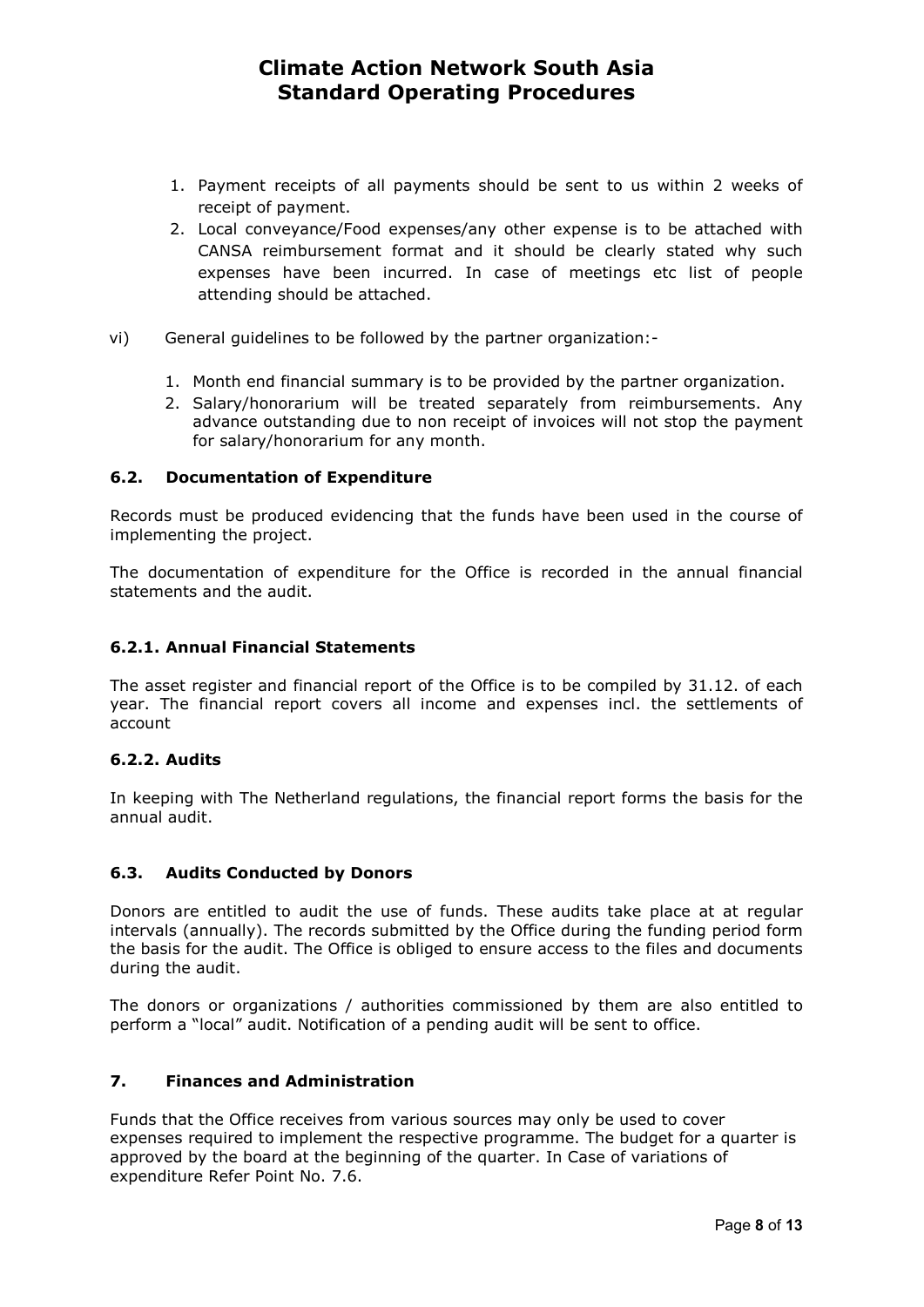## 7.1. Reimbursement of Expenses

Necessary expenses which are generated in the course of implementing a programme will only be reimbursed upon presentation of the original receipts. These receipts are to be submitted to the Finance Coordinator of the Office for reimbursement no later than 6 weeks after disbursement.

## 7.2. Comparative Offers

All expenses, expenditure of funds for equipment and materials, purchases, fee-based services and other services require price comparisons.

## 7.3. Receipt of Money

Money received on a bank account is to be entered into the books as incoming money. The Office Director will inform the Financial Coordinator about the transfer of funds and new contract signed.

## 7.4. Account Management

The Office of Climate Action Network South Asia maintains a bank account with ABN AMRO at Hulst, The Netherlands with Account number - 60.80.60.944, IBAN - NL51ABNA0618060944, BIC - ABNANL2A.

Finance Coordinator is in charge of reconciling the bank accounts at the end of the month.

The Financial Coordinator audits and signs off the report. The reports are submitted to the Director by the  $15<sup>th</sup>$  of the following month. The Office Director reviews the reconciled bank accounts and signs off the audit report.

### 7.5. Signature Policy for Bank Accounts

The Director is vested with power of attorney for the bank account by CANSA Board and is authorized to sign for the bank account on daily basis.

All transactions (cash payments, bank transfers etc.) that were made during the time the Director was absent are to be presented to the Office Director after her/his return in the form of a summary for her/him to review and sign; documents establishing payment may additionally be requested – the summary signed by the Director is to be attached to the bank documents.

For security reasons, two Board Members holding the responsibility of Co-Chair and Treasurer also holds signer authorization for the accounts of the Office.

Upon termination or expiry of an employment contract, the Director needs to guarantee that the employee's signer authorization for the account(s) and all other bank transactions is revoked immediately.

The Office is obliged to create and maintain a list of persons who are authorized signatories for the accounts of the Climate Action Network South Asia ; such a list must, at a minimum, comprise the name and function of the authorized signatory as well as the conditions for signing.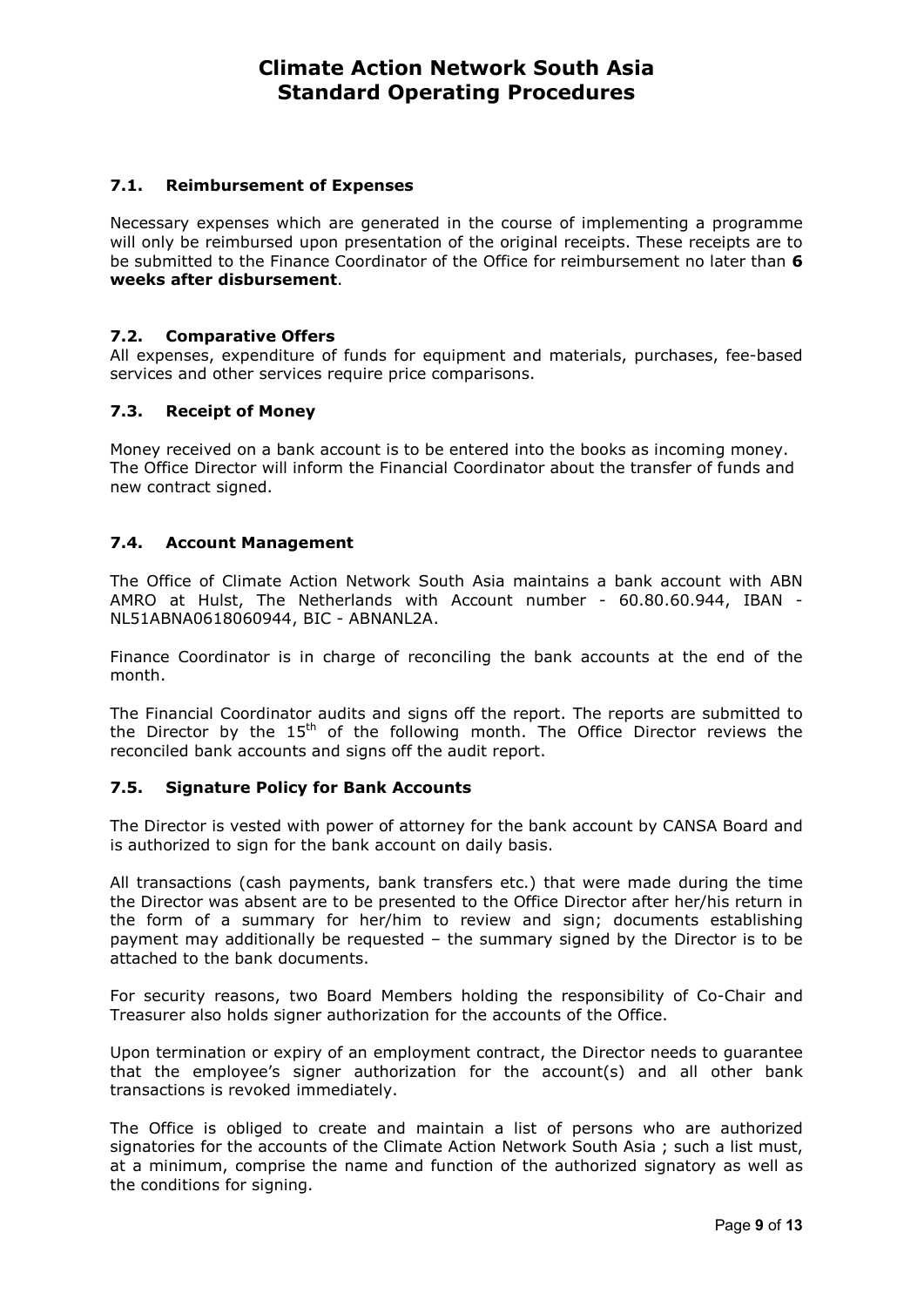### 7.6. Payments

Payments may only be made on the basis of signed contracts, orders and services rendered.

CANSA follows '3 eye principle' while making payments for salaries and project related expenses. A payment advisory mail is sent to the Director on the  $25<sup>th</sup>$  of every month by the finance coordinator also copying board treasurer, for all the payments due for the month. Subsequently, the payments are processed by the Director. In case where the aggregate payment is more than 15000 Euros, the approval is also sought from the Treasurer.

Payment requests: each payment must be requested from the Financial Coordinator on the basis of the documents that dictate the need for payment (contract, invoice, fund requests, etc.). Any deviation from the approved budget of the expenses will be dealt as follows:-

- 1. 0-5% variation: Approved by the project Coordinator
- 2. 5-15% variation: Approved by the Director
- 3. Above 15% variation: Approved by Treasurer and Director

The employee requesting the payment is to check the factual correctness of all documents that dictate the need for payment and/or of the details provided on the payment request form.

The Financial Coordinator is to check the payment request and then verify that the document is mathematically correct. She/He prepares the transfer form/cheque and/or fills out the online banking forms.

The Office Director authorizes any payment and signs off on the payment transfer or cheque and/or authorizes online payments.

### 7.6.1. Invoices

Every accounting receipt and document is automatically assigned a consecutive number; as a consequence, incoming invoices are also assigned a unique identifiable invoice number and are forwarded to the person that commissioned the service / work. The factual and mathematical correctness of the receipt or document is to be reviewed and approved by the respective employee. This is imperative for invoices to be settled.

Invoices are to be settled by a different employee; invoices totalling 500  $\epsilon$  or more must be authorized in advance by the Director.

The authorization of payment can be communicated through email.

The "no receipt, no entry" principle is to be applied at all times. Following this, all receipts are allocated to an account and all data entered into the accounting software; all processed documents must be provided with a booking stamp that documents all other necessary input.

## 7.6.2. Cash Payments

All advance withdrawals to staff from the bank account are recorded in the advance book as incoming money under Advance in Hand.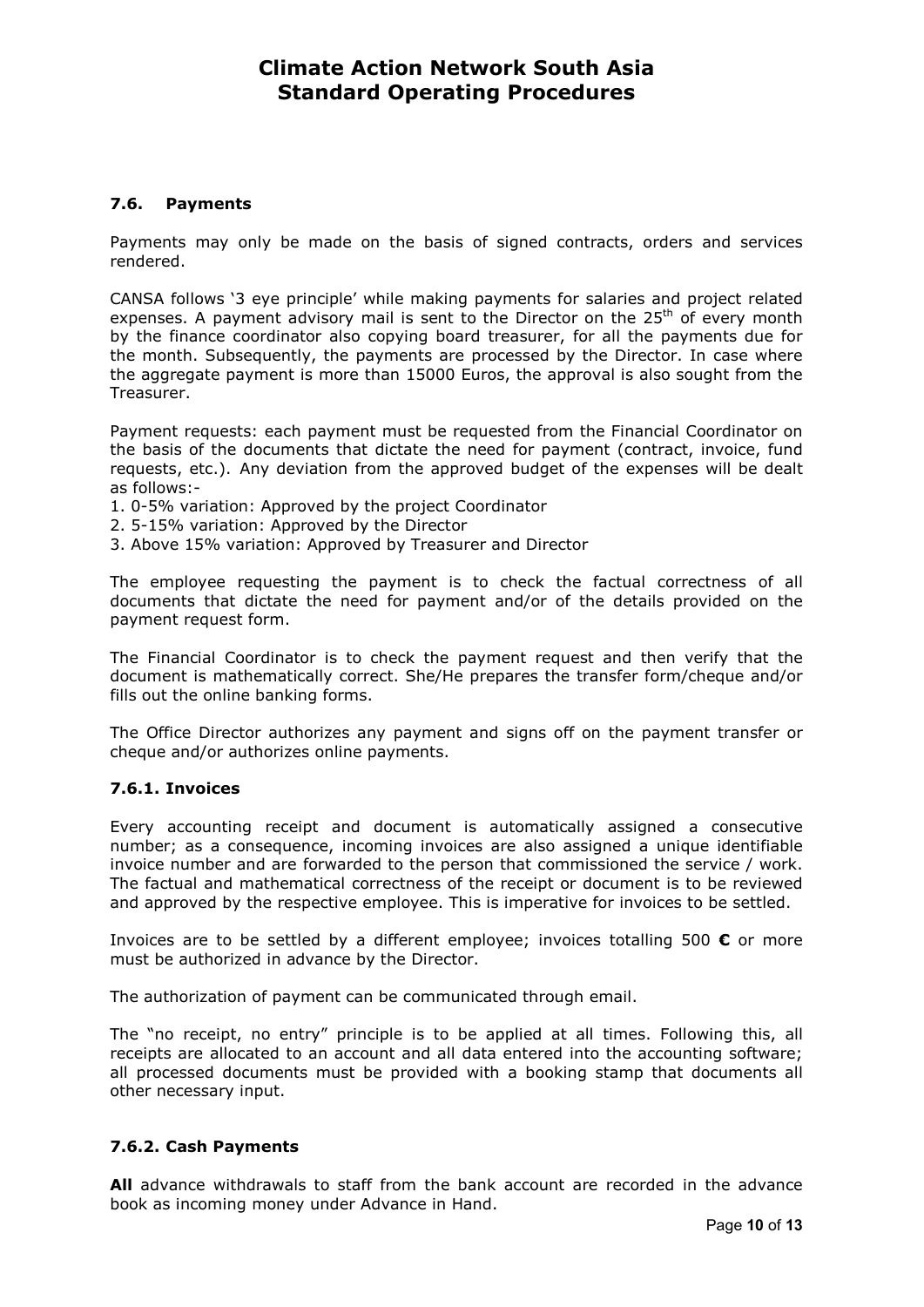## Note: No cash transactions are undertaken in the organization. The payments are through Bank transfer only.

### Measures/ Activities:

As a rule, funds are transferred from the bank on request from Staff Member prepared in consultation with Financial Coordinator. A document evidencing the reason for the payment is to be created that indicates the recipient of the funds (beneficiary) and the reason for payment. The document will be the basis for transferring the advance. Once the amount is received by Staff in its personal account, the bank statement demonstrating the amount received in local currency will be submitted by Staff to Finance Coordinator. The beneficiary is to to acknowledge receipt of the money through mail.

### 7.6.3. Payments for Fee Contracts and Contracts for Work and Services

Based on their contract, the contracting party raises an invoice for every payment request which is to be handled in accordance with item 6.2.

#### 7.7. Cash Management

The Office will have only one cash book for cash payments. The amount of cash in hand must not exceed a maximum of 2000 Euros. The cash book is managed and administered by Finance Coordinator. The cash book is reconciled on *monthly basis* 

If the cash in hand falls below 100 Euros, the Finance Coordinator must file an application with the Director for replenishment of funds. The Director checks the circumstances and arranges for cash to be withdrawn from the bank.

### 7.8. Filing Systems

Invoices are allocated to a project or component and marked with numbers (cost centre / cost unit) and are recorded in the accounting system either chronologically or numerically. The storage location of the original receipts is to be indicated on the copies.

Cash receipts are to be numbered consecutively and allocated (either to a project or the International Office itself).

It must be ensured that all receipts that pertain to a project/ measure/activity can be instantly presented upon request,

## 8. Travel Expenses

Costs incurred for business trips taken in implementing the programme will be reimbursed using programme funds. The Office's travel expenses policy regulates the procedure.

### 8.1 Per Diem

The Per Diem Policy for Staff of CANSA is as follows –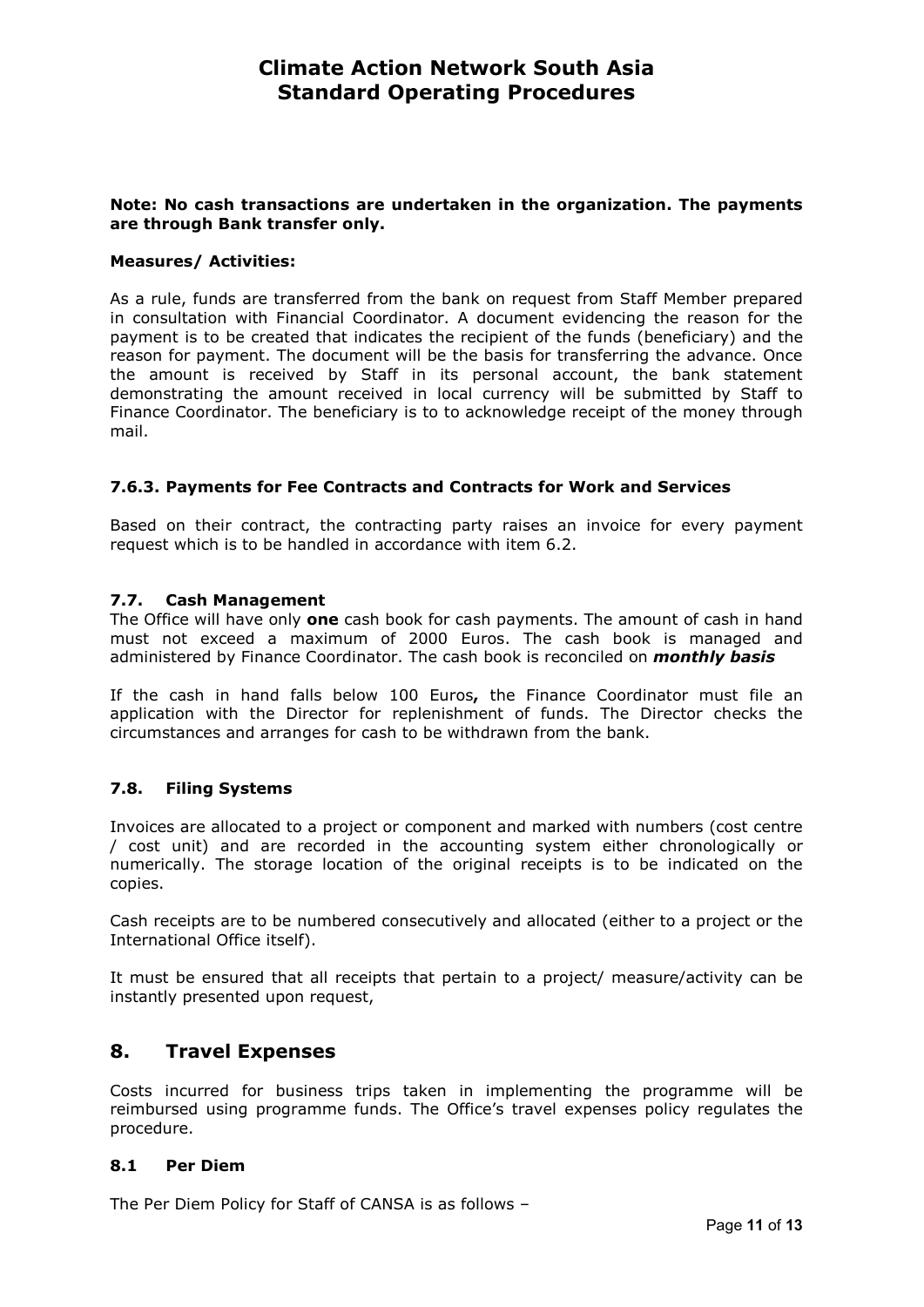| <b>Region</b>            | <b>Per Diem in EUROs</b> |
|--------------------------|--------------------------|
| <b>Domestic Travel</b>   | 25.00                    |
| South Asia and East Asia | 25.00                    |
| Europe                   | 50.00                    |
| North America            | 32.00                    |
| Latin America            | 40.00                    |
| Australia                | 40.00                    |
| Japan                    | 40.00                    |

## 8.2 Accommodation

The accommodation booking policy is as follows –

| <b>Region</b>            | <b>Upper Limit in EUROs</b> |
|--------------------------|-----------------------------|
| Domestic                 | 70.00                       |
| South Asia and East Asia | 80.00                       |
| Europe                   | 100.00                      |
| North America            | 100.00                      |
| Latin America            | 100.00                      |
| Australia                | 100.00                      |
| Japan                    | 100.00                      |

## 9. Business Trips

### 9.1. Private Vehicles

Employees wishing to use their private vehicles for business purposes must seek the approval of the Office Director.

## 9.2. Use of Taxis and Public Transportation

Public transportation is to be used for business-related trips.

Taxis may only be used in exceptional cases and when justified. Each time a taxi is used, the specific reason for doing so is to be included with the receipt – see Office's travel expenses policy.

## Use of Telephones (business and private)

The use of telephones is restricted to business purposes only. Staff Members will be allowed to reimburse the costs on certain percentage basis to be decided in consultation with Director. Staffs are encouraged to use internet means of communicating like Skype, etc…

### 9.3. Laptops

A laptop is issued to each staff member for business purpose and must be handled with care. Once the staff leaves the organisation, the laptop may be handed over to line Manager with all official data.